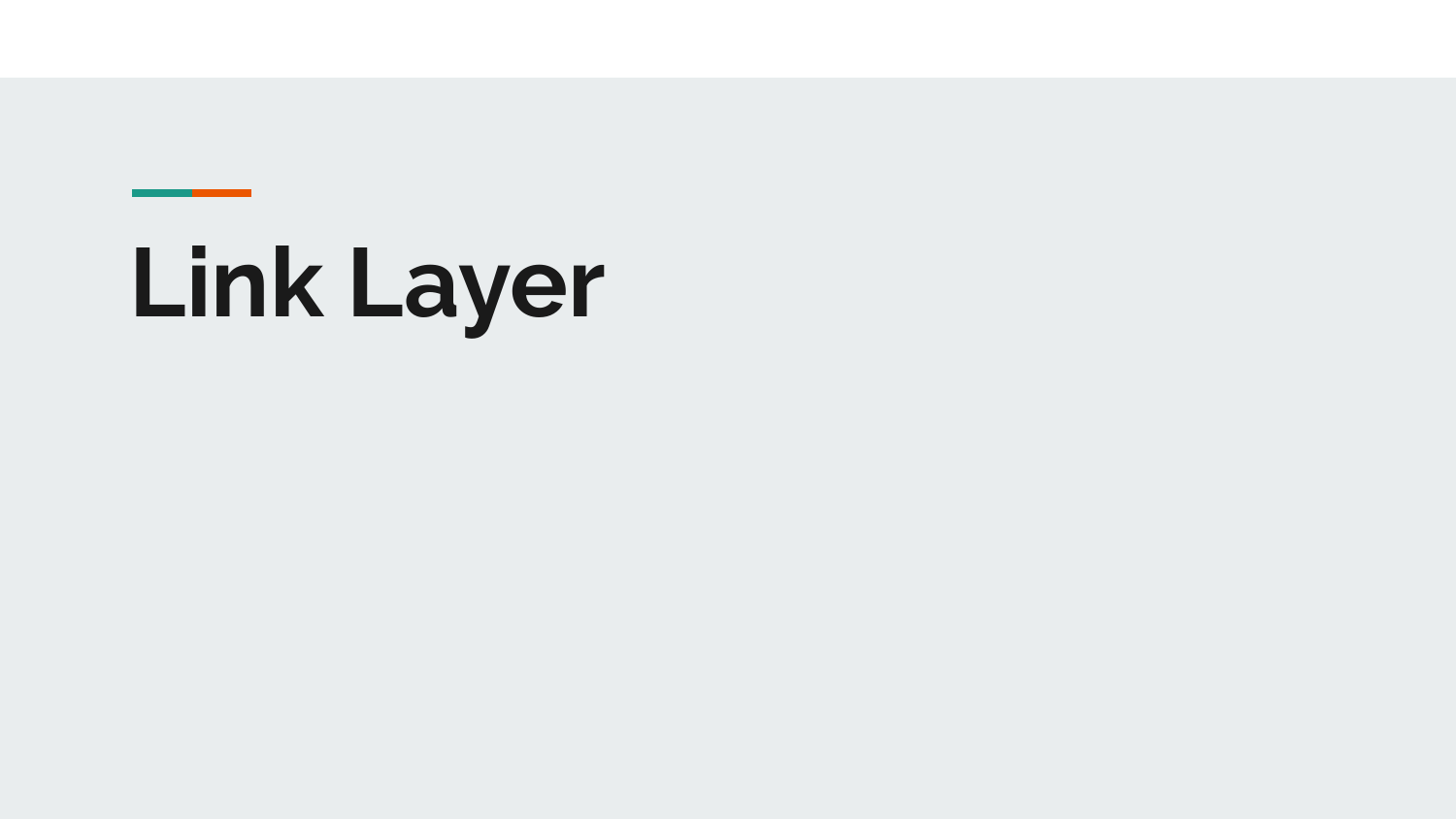# Error Detection VS Error Correction

Question About Hamming Distance:

Hamming distance is the minimum change of bits to transform from one correct

codeword to another.

Example:  $1100 \rightarrow 1111$  HD = 2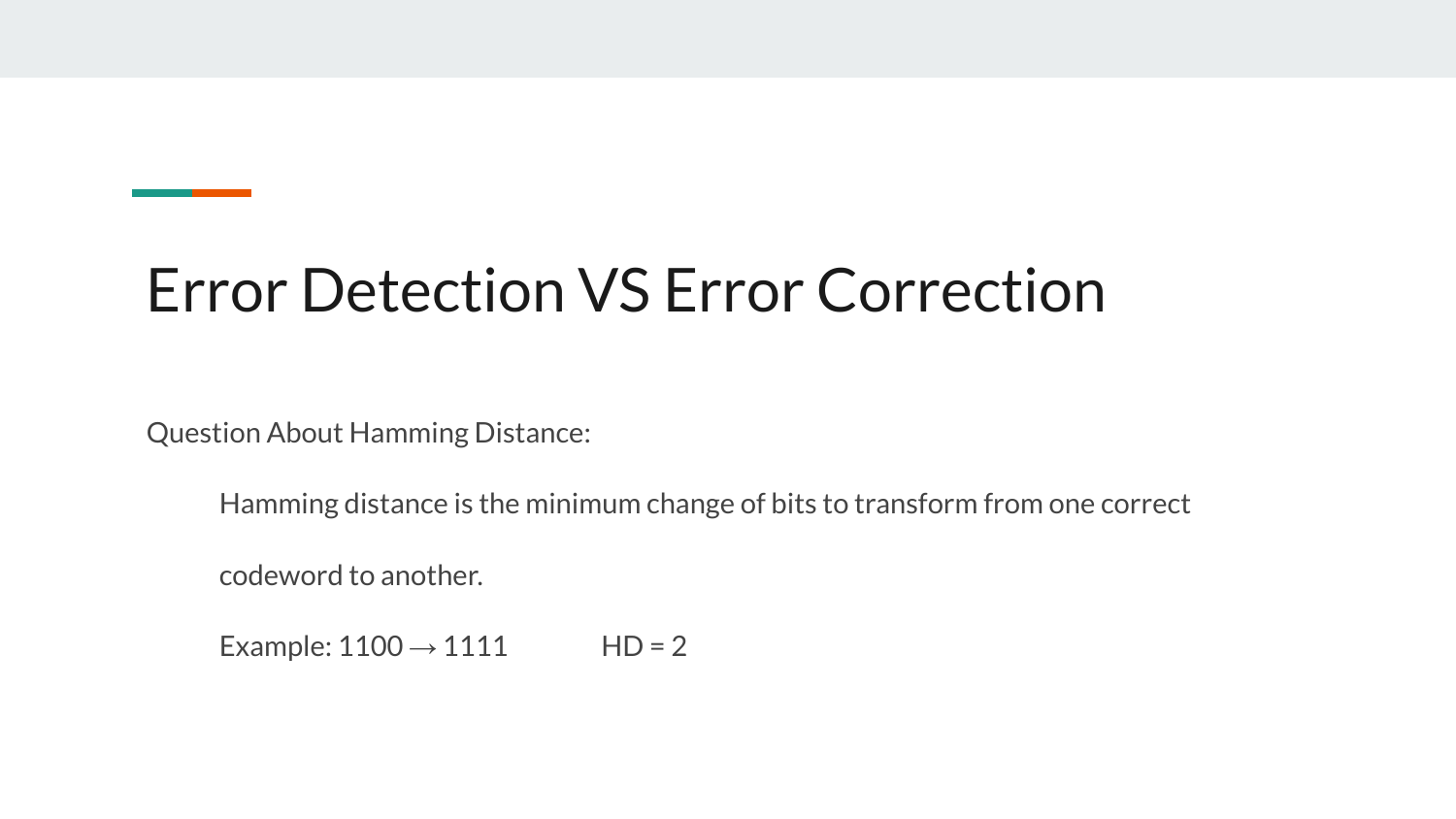#### **Error Detection:**

For a coding of  $HD = d + 1$ , up to d errors will always be detected.

#### **Error Correction:**

For a coding of  $HD = 2d + 1$ , up to d errors will always be corrected

by mapping to the **closest** valid codeword.

So why  $d + 1$  and  $2d + 1$ ???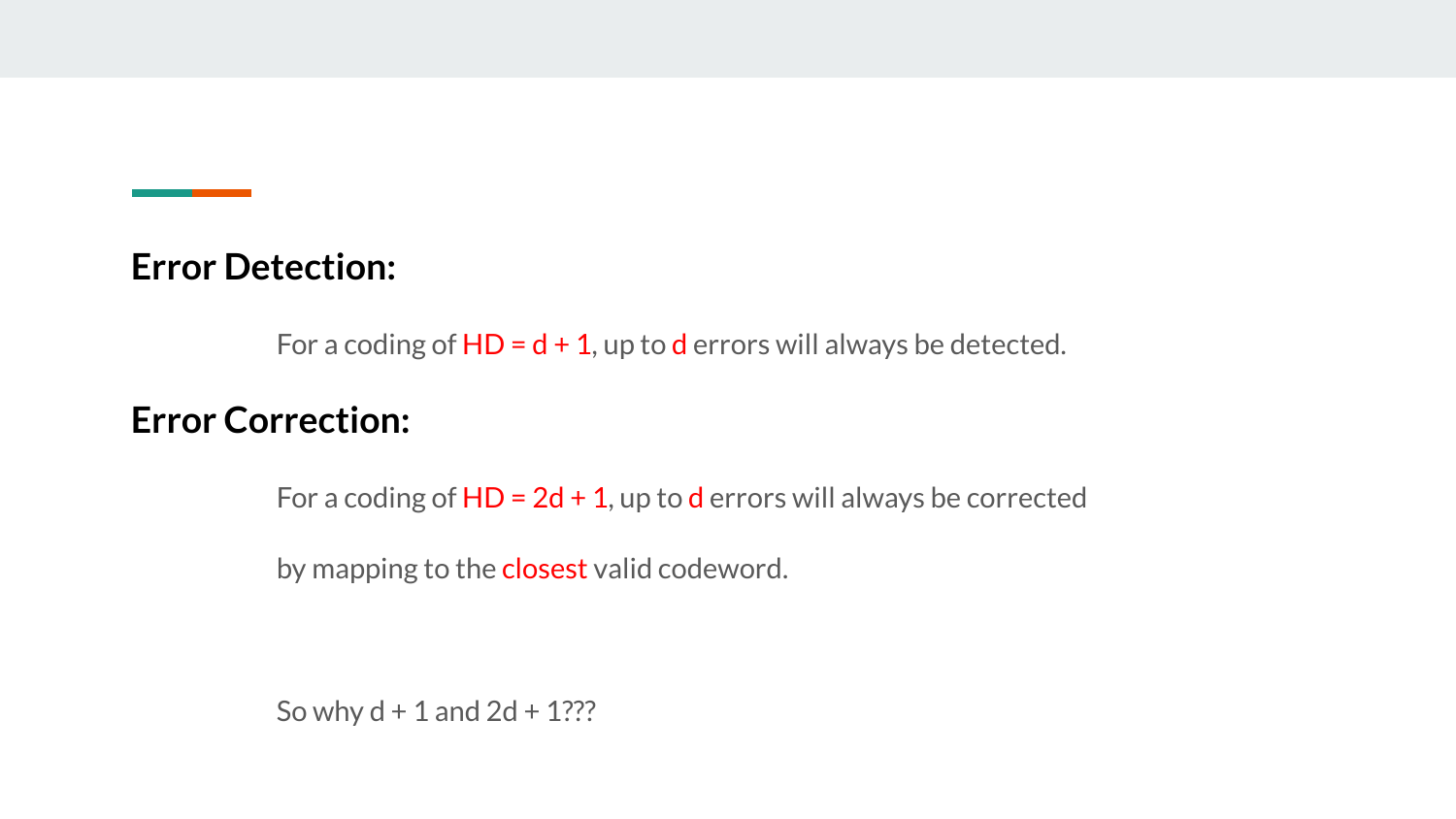Lets take a look at the following 2-dimensional parity bit (even).

0 1 0 1 0 --> check bits for columns 1 1 0 0 0 0 0 0 0 0 1 0 0 1 0  $HD = 4$  detection:  $HD = d_1 + 1 = > d_1 = 1$ = 3 correction:  $HD = 2d_2 + 1 = > d_2 = 1$ Error Detection: up to 3 bits of error will always be detected.

Error Correction: Up to 1 bit of error will always be corrected.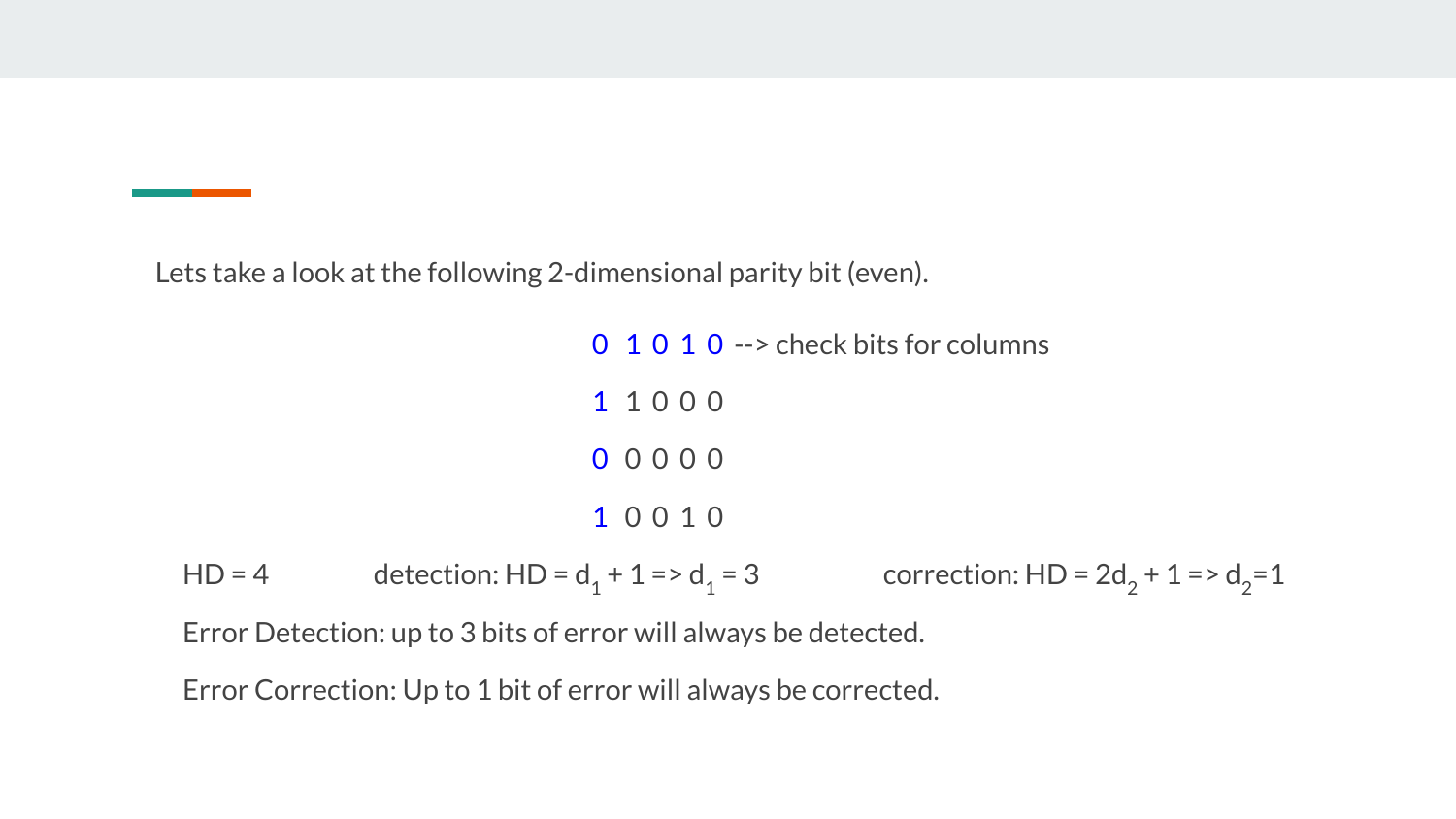# Conclusion

#### **Error detection:**

Suppose HD = d $_1$  + 1. Then, if there are HD errors, one valid codeword would just transform into another without being detected. However, if there are ≤ (HD - 1) errors, the transformed codeword would be invalid and thus we can detect the error. Hence, the number of error bits detectable is d<sub>1</sub> = (HD - 1).

#### **Error correction:**

Suppose HD = 2d $_2$  + 1. Then, if there are ≤ d $_2$  errors, we can correct the codeword by transforming it to the closest valid codeword. However, if there are d $_2$  + 1 errors, there would be two valid codewords that are of the same distances to the codeword. In this case, the error is uncorrectable. Hence, the number of error bits correctable is d2  $=$  floor( (HD - 1) / 2).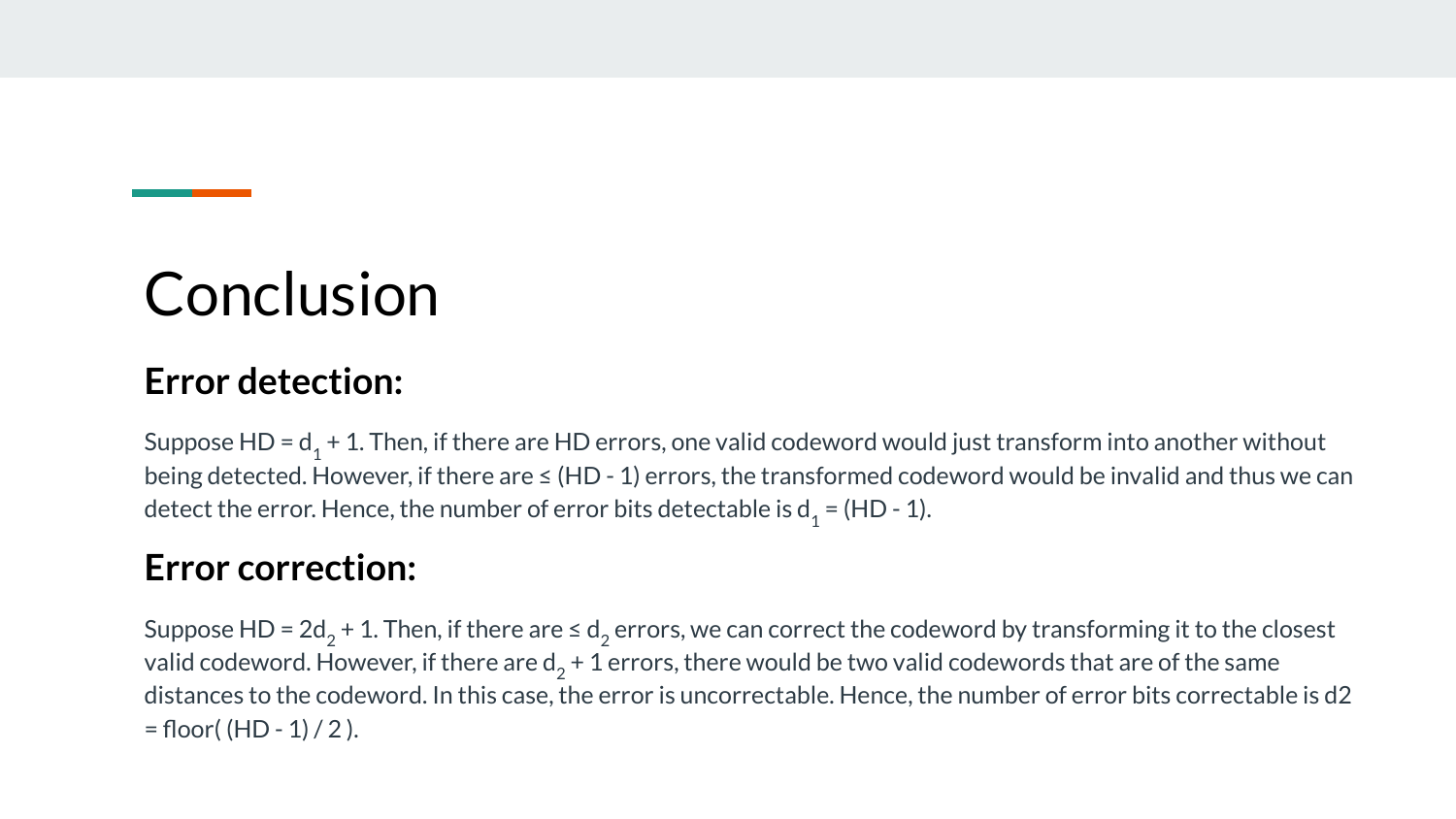# Detection vs Correction

- a) When do we use error detection instead of error correction?
- b) When do we use error correction instead of error detection?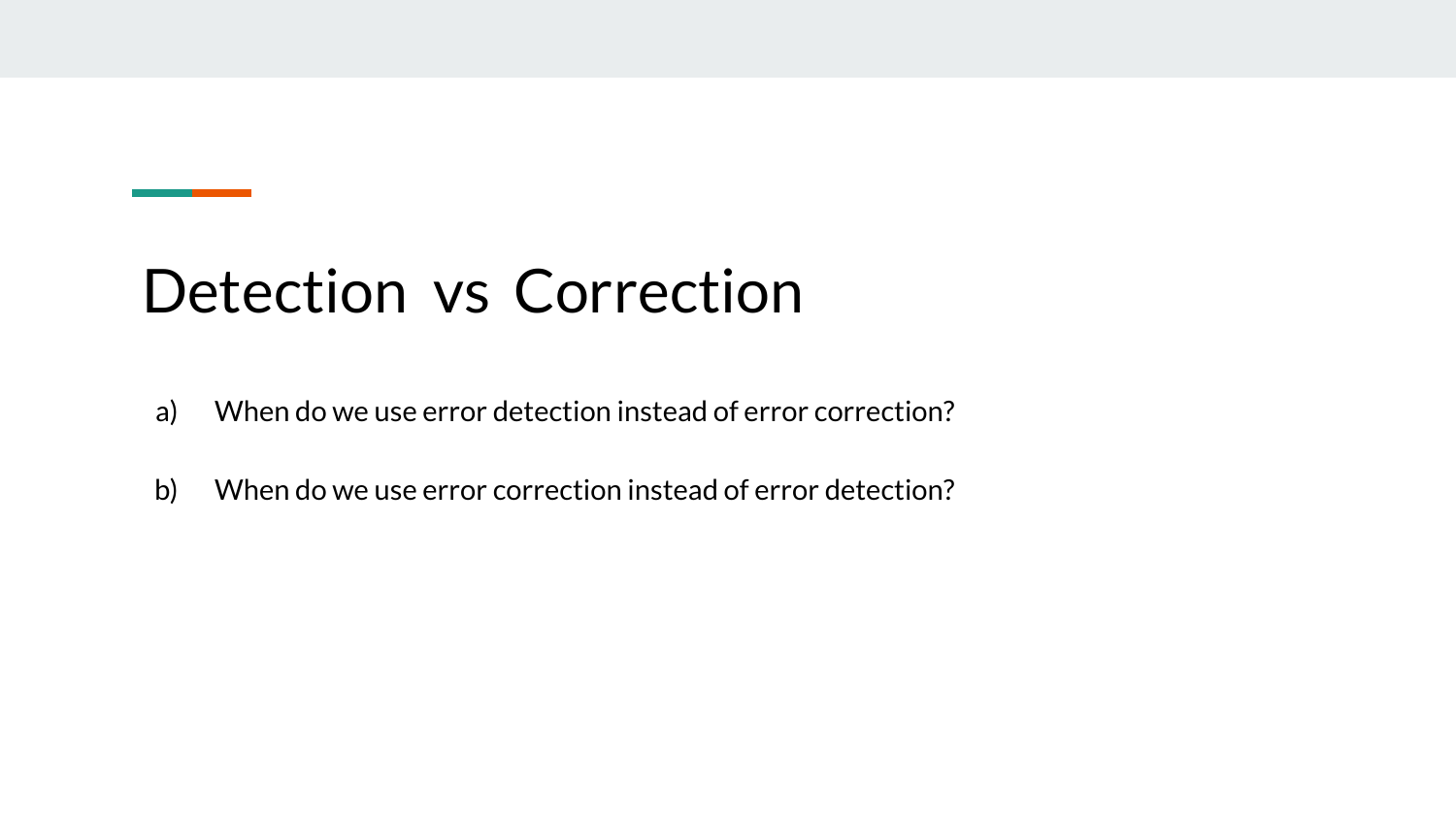- **a) When do we use error detection instead of error correction?**
	- 1. Errors are expected to be rare.
	- 2. If errors do occur, the amount of errors is really large. In this case, retransmission is more effecient than correction.
- **b) When do we use error correction instead of error detection?** 
	- 1. Errors are expected to occur from time to time, but there won't be many of them at each time.
	- 2. Retransmission is time-consuming...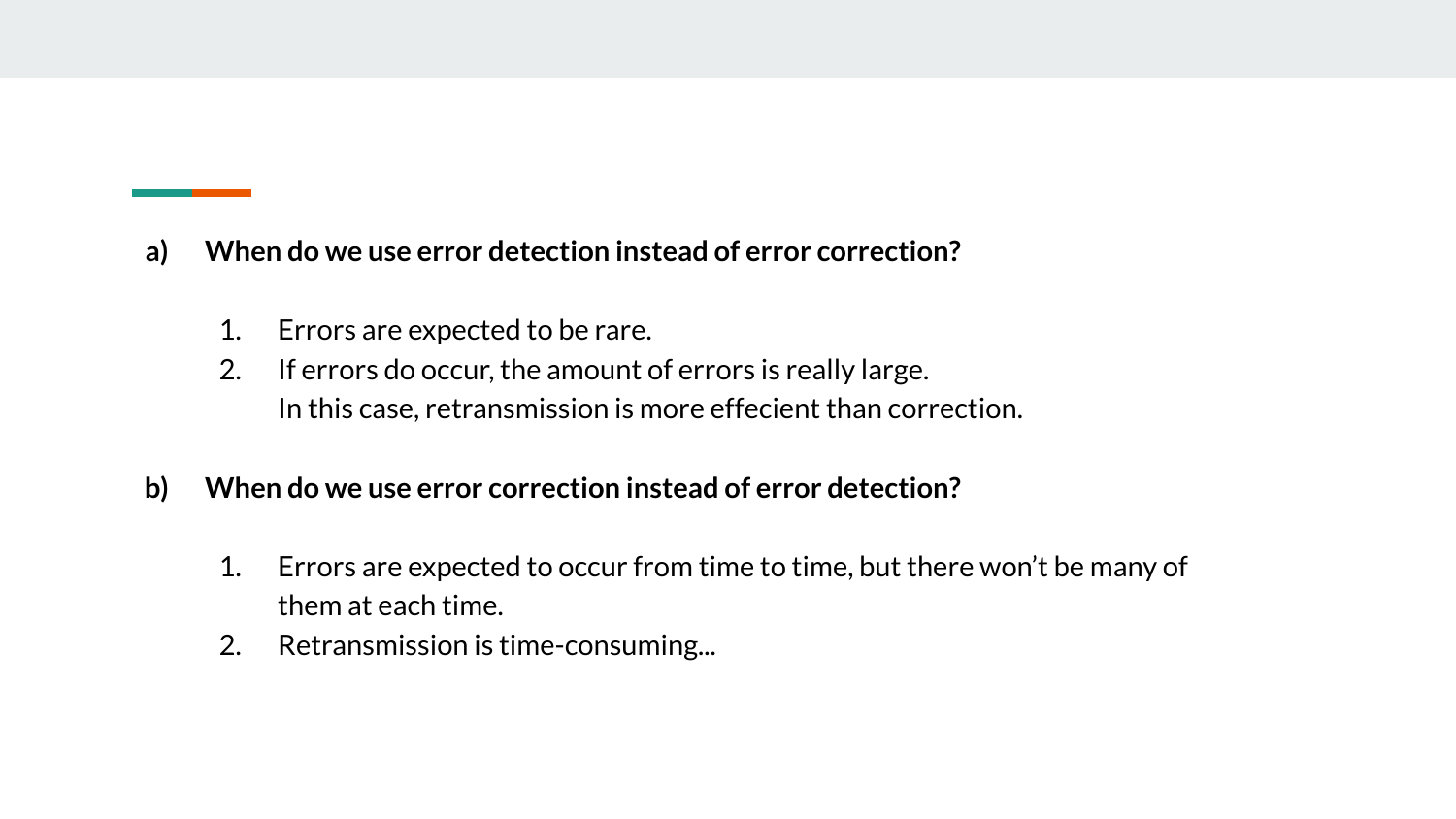#### **Internet Checksum**

#### Suppose we are going to send a message in hex:  $2188815eeee91$

What is the **internet checksum** for this message?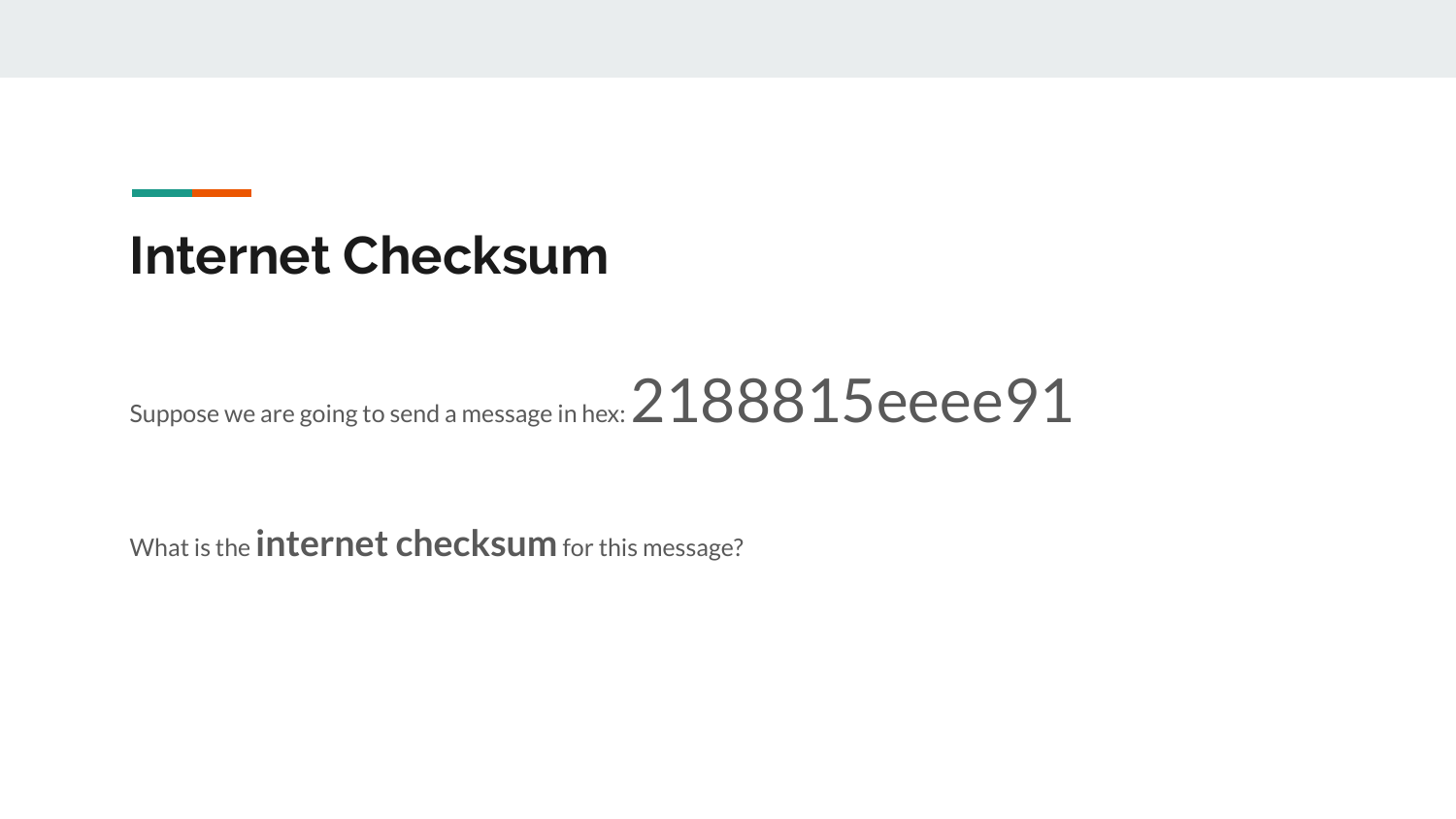|                                                              | $2188815$ eeee $91$ => |  |  |  |  |  |
|--------------------------------------------------------------|------------------------|--|--|--|--|--|
| <b>Internet Checksum</b>                                     | 0002                   |  |  |  |  |  |
|                                                              | 1888                   |  |  |  |  |  |
|                                                              | 15ee                   |  |  |  |  |  |
|                                                              | ee91                   |  |  |  |  |  |
| Suppose we are going to send a message in hex: 2188815eeee91 | (0000)<br>$+$          |  |  |  |  |  |
| What is the internet checksum for this message?              |                        |  |  |  |  |  |
|                                                              | 11d09                  |  |  |  |  |  |
|                                                              | $\Rightarrow$          |  |  |  |  |  |
|                                                              | 1d09                   |  |  |  |  |  |
| ANS: E2F5                                                    | 1<br>$\ddot{}$         |  |  |  |  |  |
|                                                              |                        |  |  |  |  |  |
|                                                              | 1d0a                   |  |  |  |  |  |
|                                                              | $\Rightarrow$ e2f5     |  |  |  |  |  |

the control of the control of the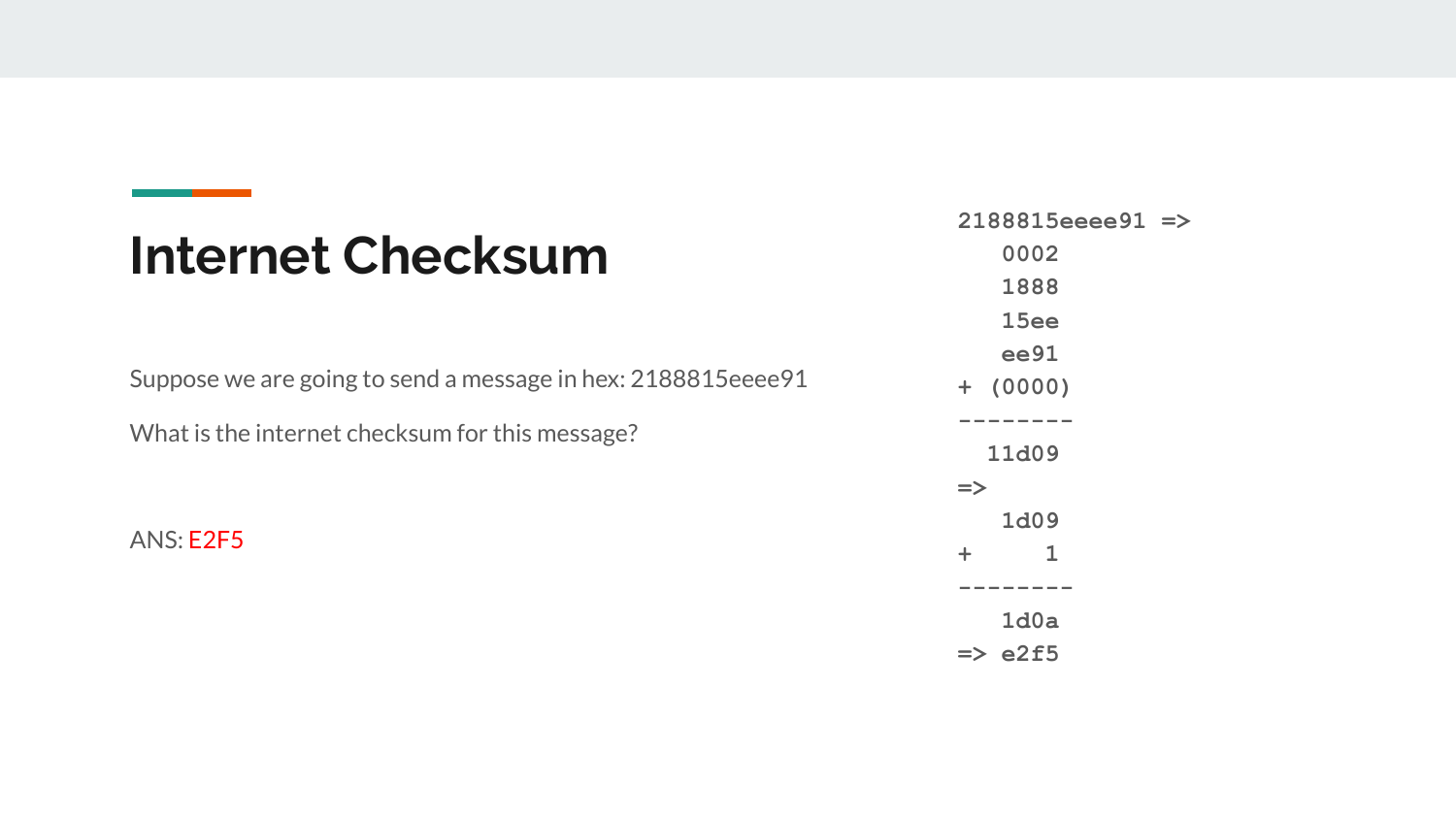Suppose we want to send a message M of 11 bits and we add 4 check bits at the end.

 $k = 4 \Rightarrow n = 2^k - k - 1 = 2^k - 4 - 1 = 11$ 

Following are the bits each check bit covers:

 $1 \Rightarrow 1, 3, 5, 7, 9, 11, 13, 15$  $2 \Rightarrow 2, 3, 6, 7, 10, 11, 14, 15$  $4 \Rightarrow 4, 5, 6, 7, 12, 13, 14, 15$  $8 \implies 8, 9, 10, 11, 12, 13, 14, 15$ 

Do you see a pattern of the bits being covered?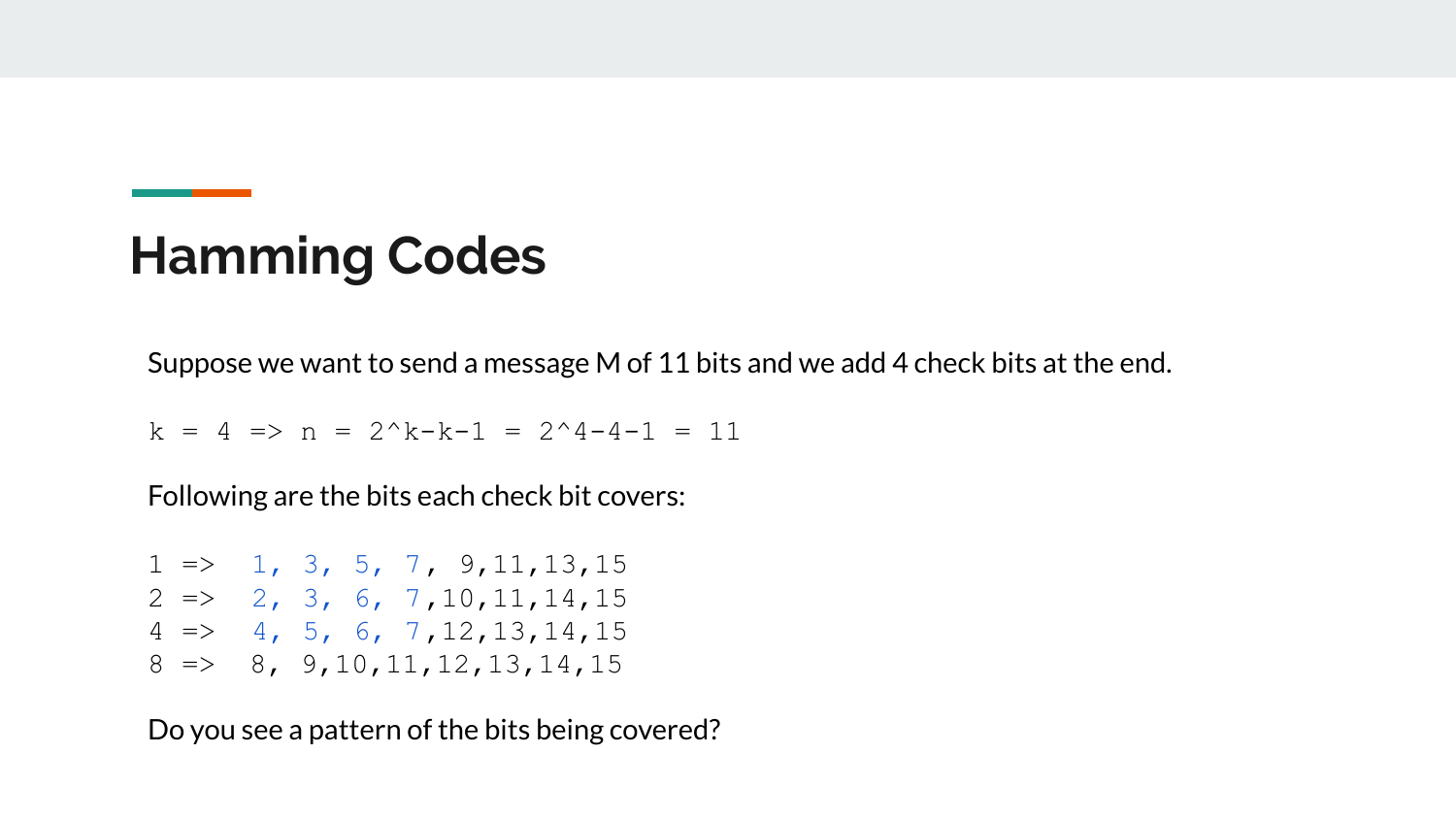ANS: The corresponding bit of the check bit is always 1!

Take check bit 4 for example. 4 = 0b0100.

 4 = 0b0**1**00 5 = 0b0**1**01 6 = 0b0**1**10 7 = 0b0**1**11 12 = 0b1**1**00 13 = 0b1**1**01 14 = 0b1**1**10 15 = 0b1**1**11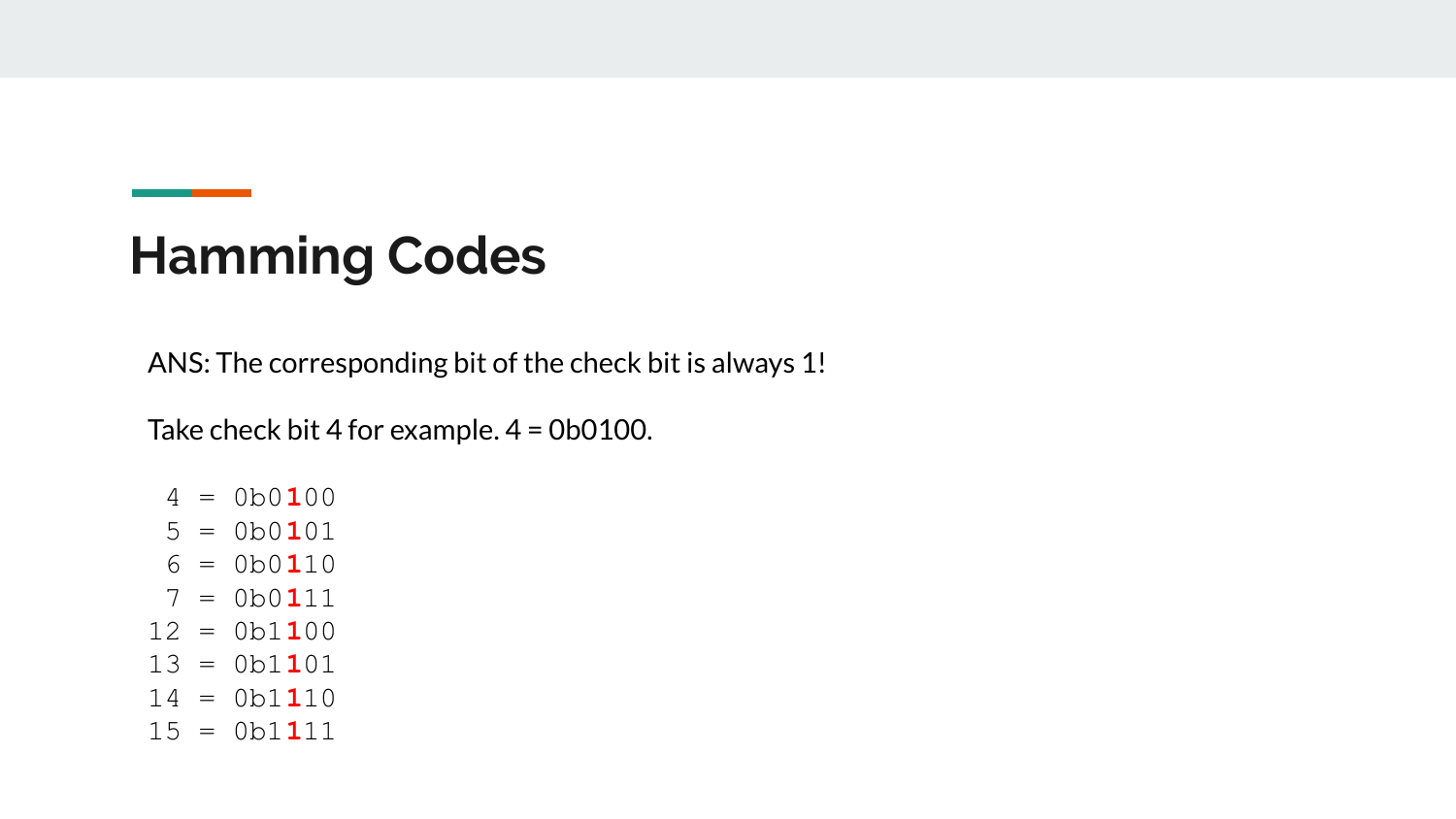Now, the message M has been converted into M' (15 bits) and sent to the receiver.

The receiver got M' as follows:

0 0 0 0 1 0 1 0 1 0 0 1 0 0 0

Is there any error in message M'? (Hint: Try to calculate the syndrome.)

 $1 \Rightarrow 1, 3, 5, 7, 9, 11, 13, 15$  $2 \Rightarrow 2, 3, 6, 7, 10, 11, 14, 15$  $4 \Rightarrow 4, 5, 6, 7, 12, 13, 14, 15$  $8 \implies 8, 9, 10, 11, 12, 13, 14, 15$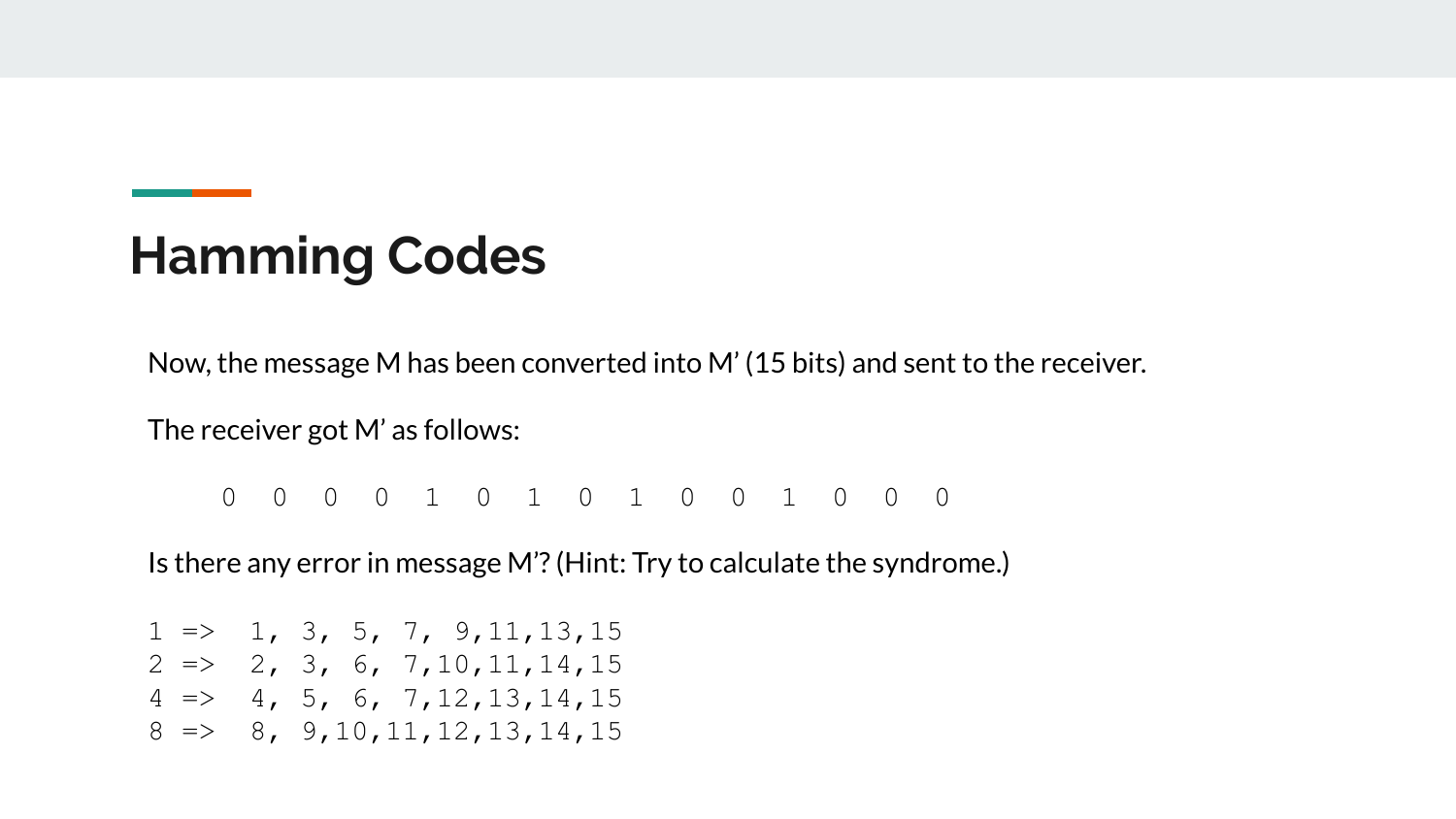The receiver got M' as follows:

|  |  |  |  | 0 0 0 0 1 0 1 0 1 0 0 1 0 0 0                                |  |  |  |
|--|--|--|--|--------------------------------------------------------------|--|--|--|
|  |  |  |  | _____________________<br>1 2 3 4 5 6 7 8 9 10 11 12 13 14 15 |  |  |  |

p1=(0+0+1+1+1+0+0+0) mod 2=1 p2=(0+0+0+1+0+0+0+0) mod 2=1 p4=(0+1+0+1+1+0+0+0) mod 2=1 p8=(0+1+0+0+1+0+0+0) mod 2=0

=> syndrome=p8p4p2p1=0111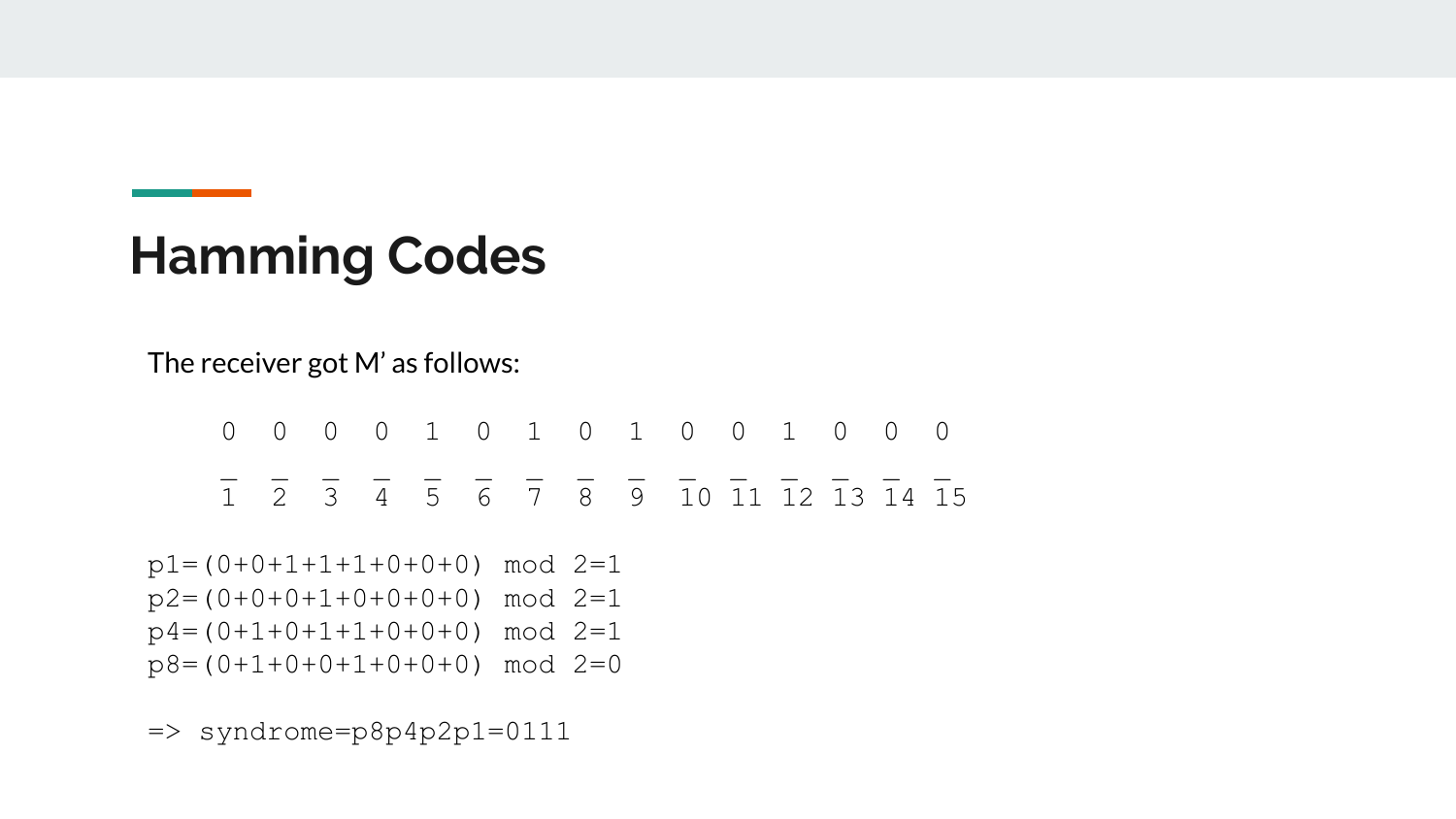The receiver got M' as follows:

0 0 0 0 1 0 1 0 1 0 0 1 0 0 0 1 2 3 4 5 6 7 8 9 10 11 12 13 14 15

The syndrome is  $0111$  and we know the mapping:

 $1 \Rightarrow 1, 3, 5, 7, 9, 11, 13, 15$  $2 \Rightarrow 2, 3, 6, 7, 10, 11, 14, 15$  $4 \Rightarrow 4, 5, 6, 7, 12, 13, 14, 15$  $8 \implies 8, 9, 10, 11, 12, 13, 14, 15$ 

So which bit is wrong??? What should be the correct value of message M?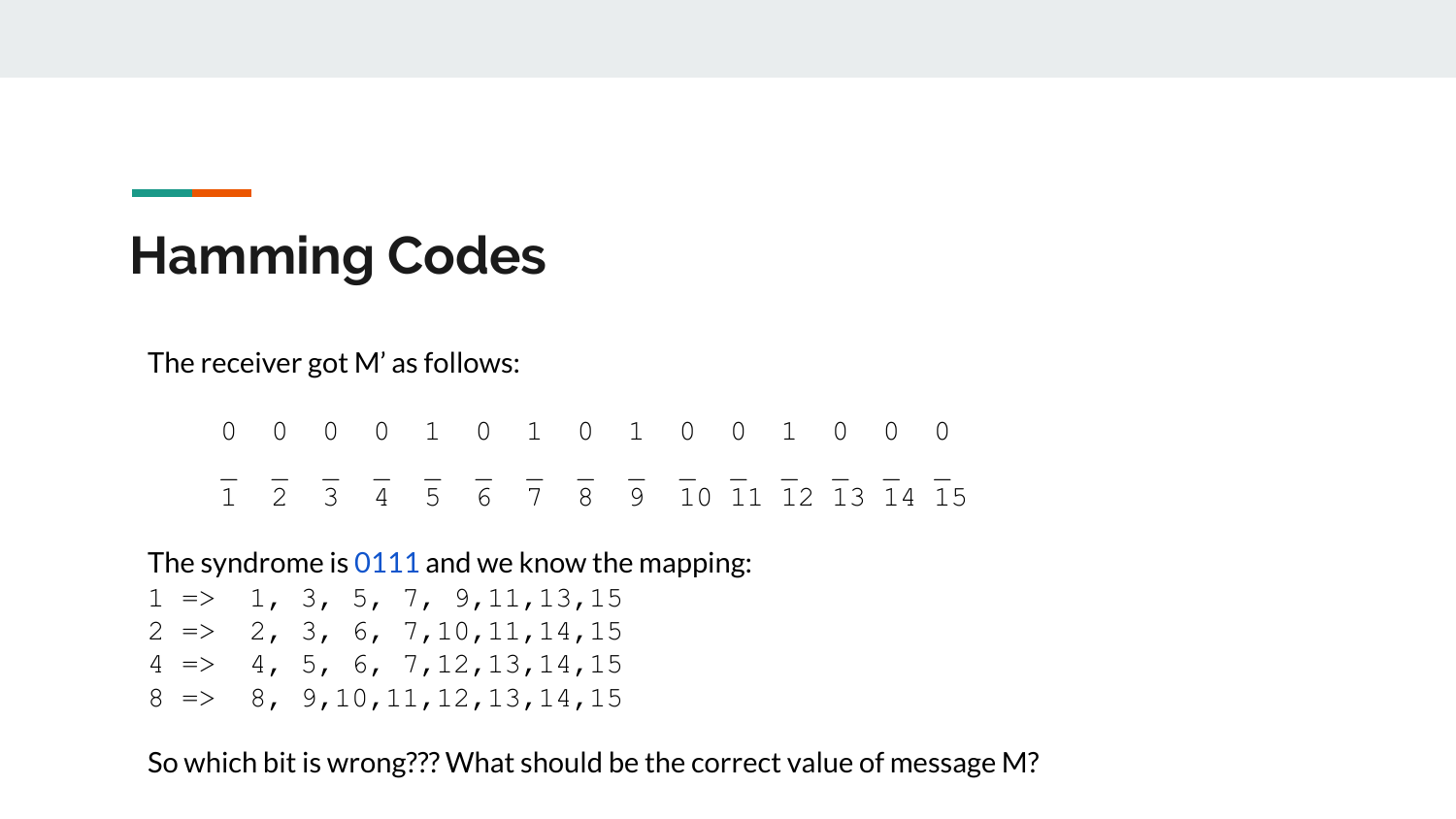The syndrome 0111 tells us that the error bit exists in the bits covered by check bit 1, 2, and 4, not 8.

Hence, the error bit is bit **7**!

|  |  |  |  | 0 0 0 0 1 0 0 0 1 0 0 1 0 0 0                          |  |  |  |
|--|--|--|--|--------------------------------------------------------|--|--|--|
|  |  |  |  | _______________<br>1 2 3 4 5 6 7 8 9 10 11 12 13 14 15 |  |  |  |

Message M = **01001001000**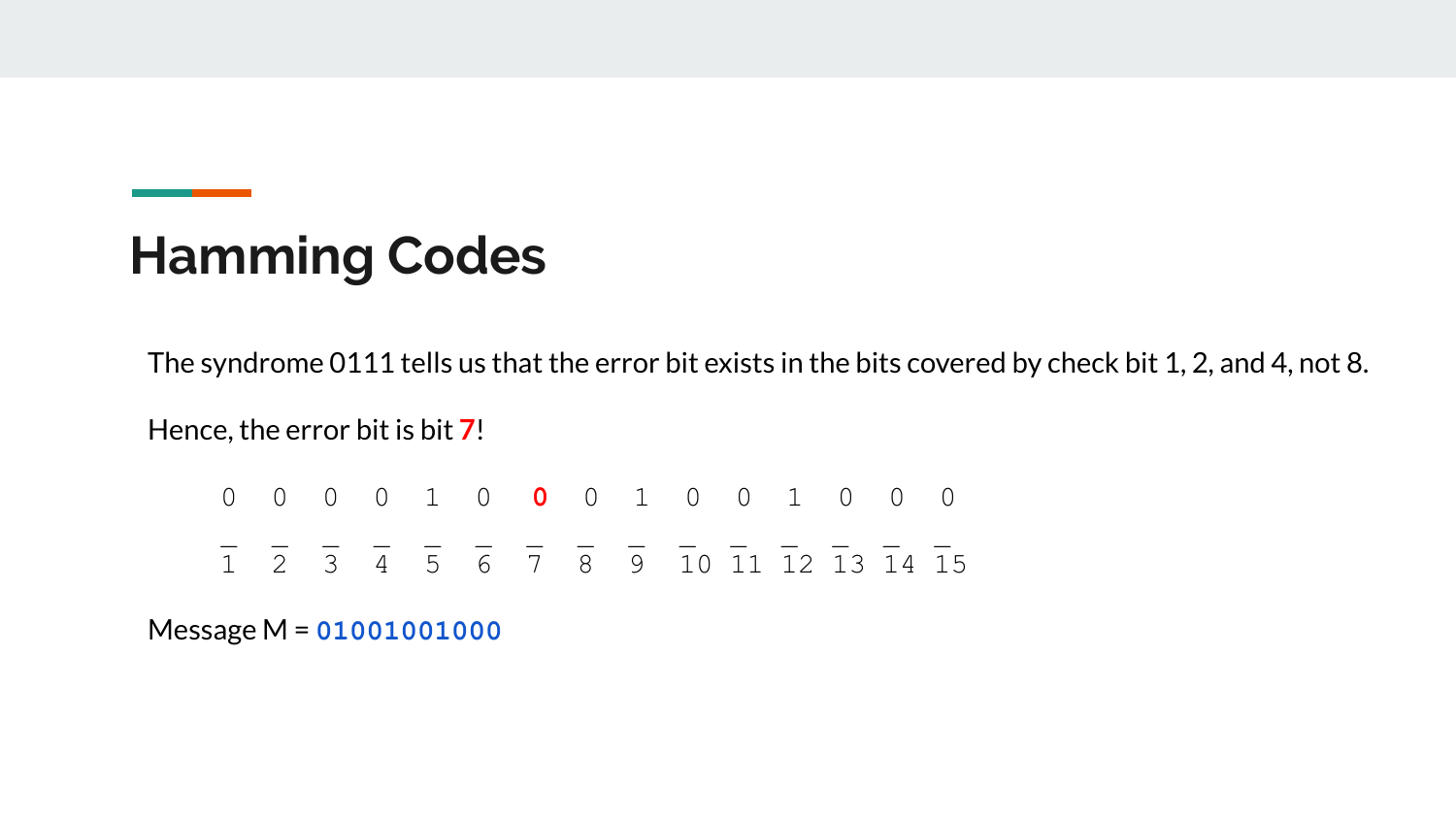**What is difference between coding and modulation?**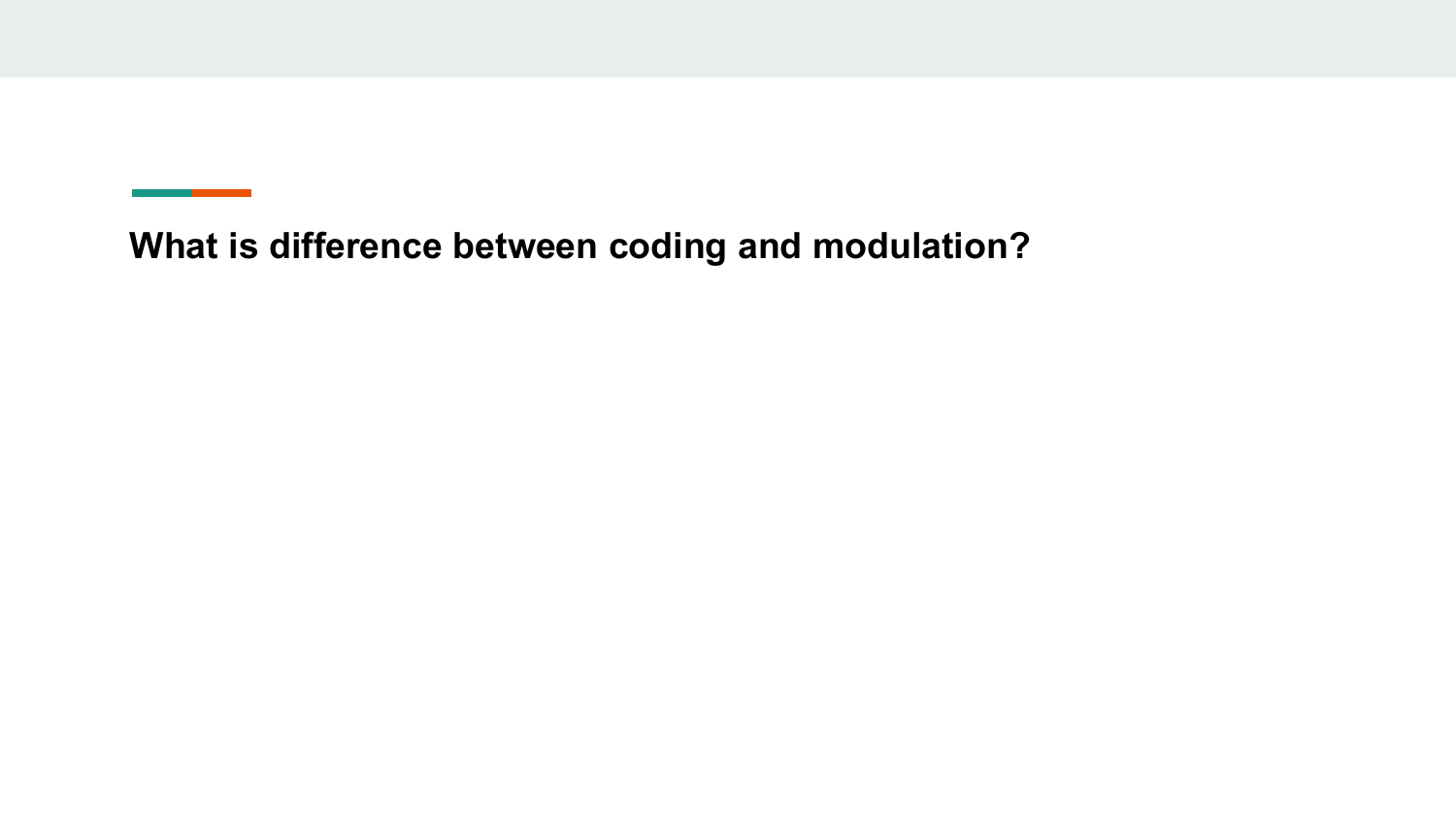What is difference between coding and modulation?

Coding = determining the bit pattern that is sent Modulation = changing the signal to transmit the bit pattern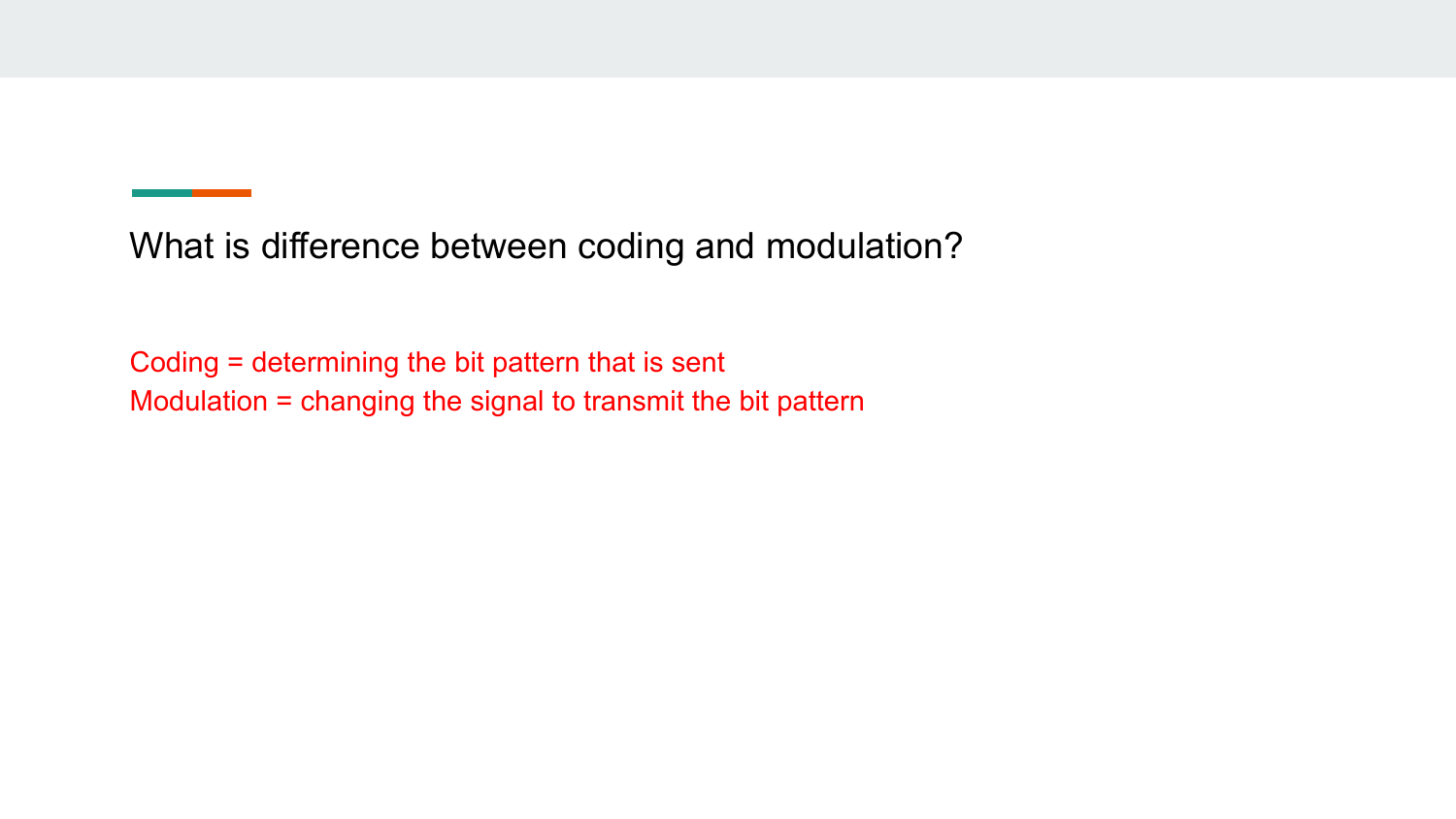## **What are 3 forms of modulation?**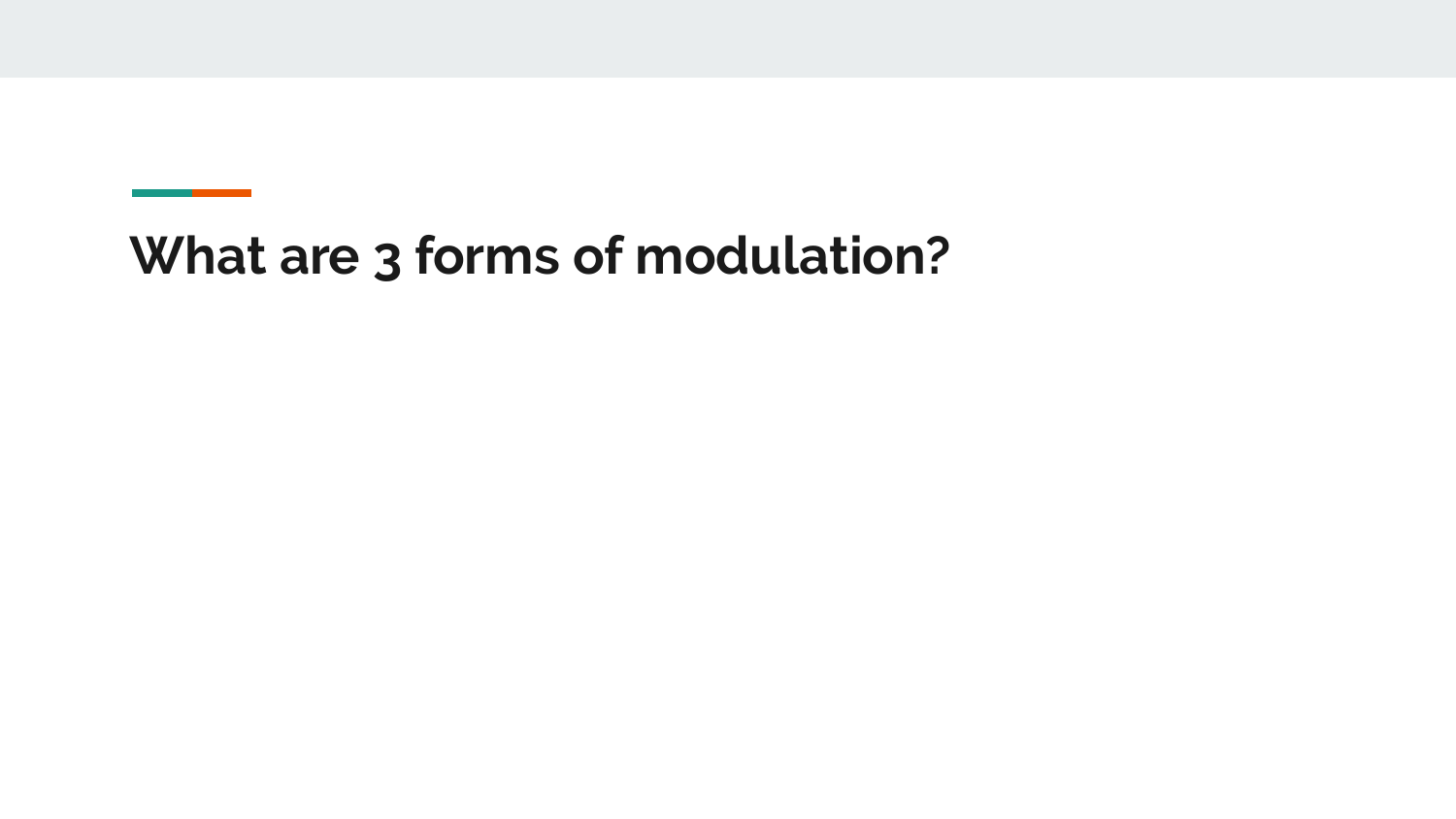## **What are 3 forms of modulation?**

- 1. Amplitude
- 2. Frequency
- 3. Phase

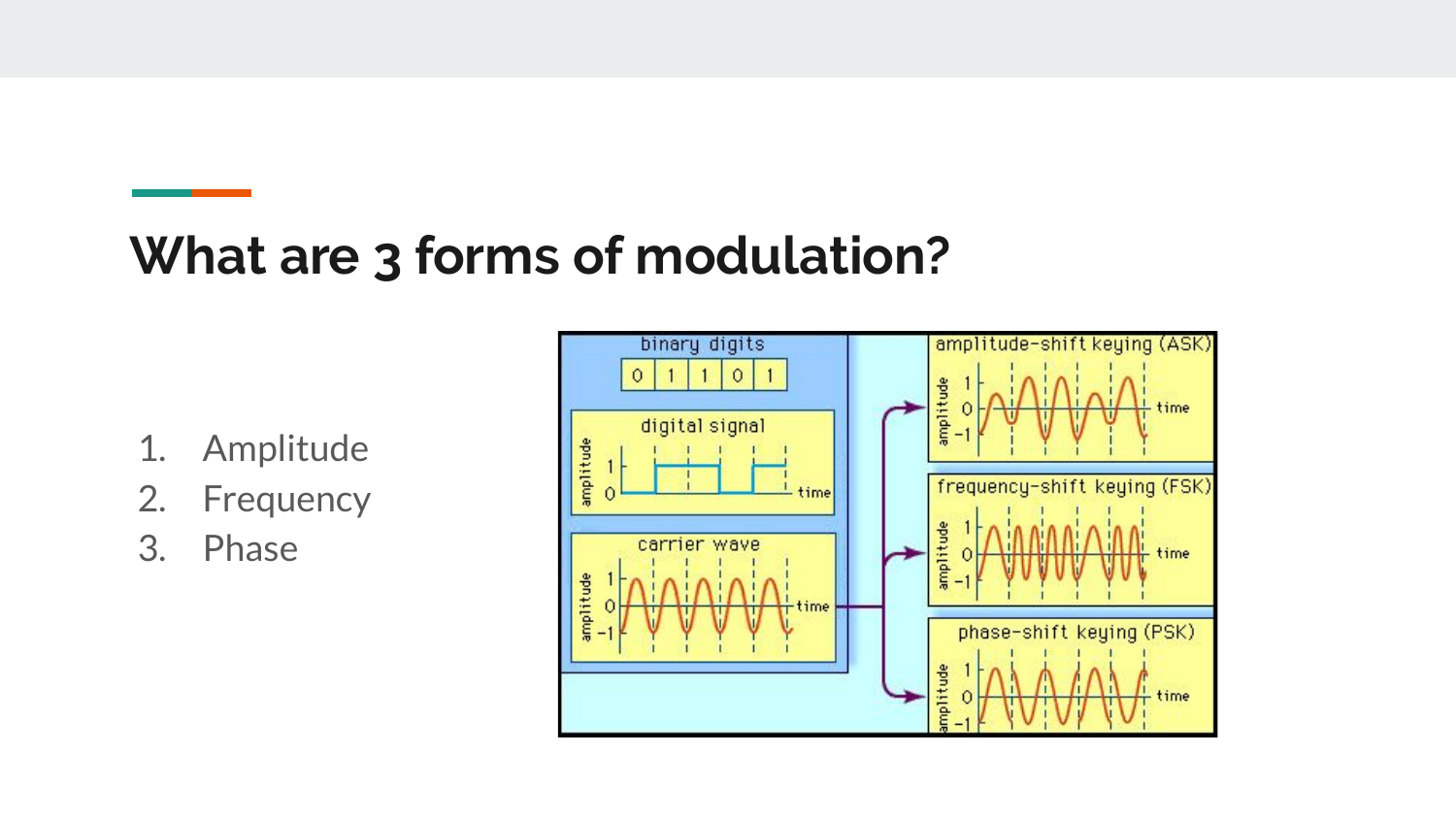# **Coding**

**Contract Contract** 

4B5B Coding Scheme

- Maps 4 bits of data onto 5 bits for transmission
- Clock Recovery